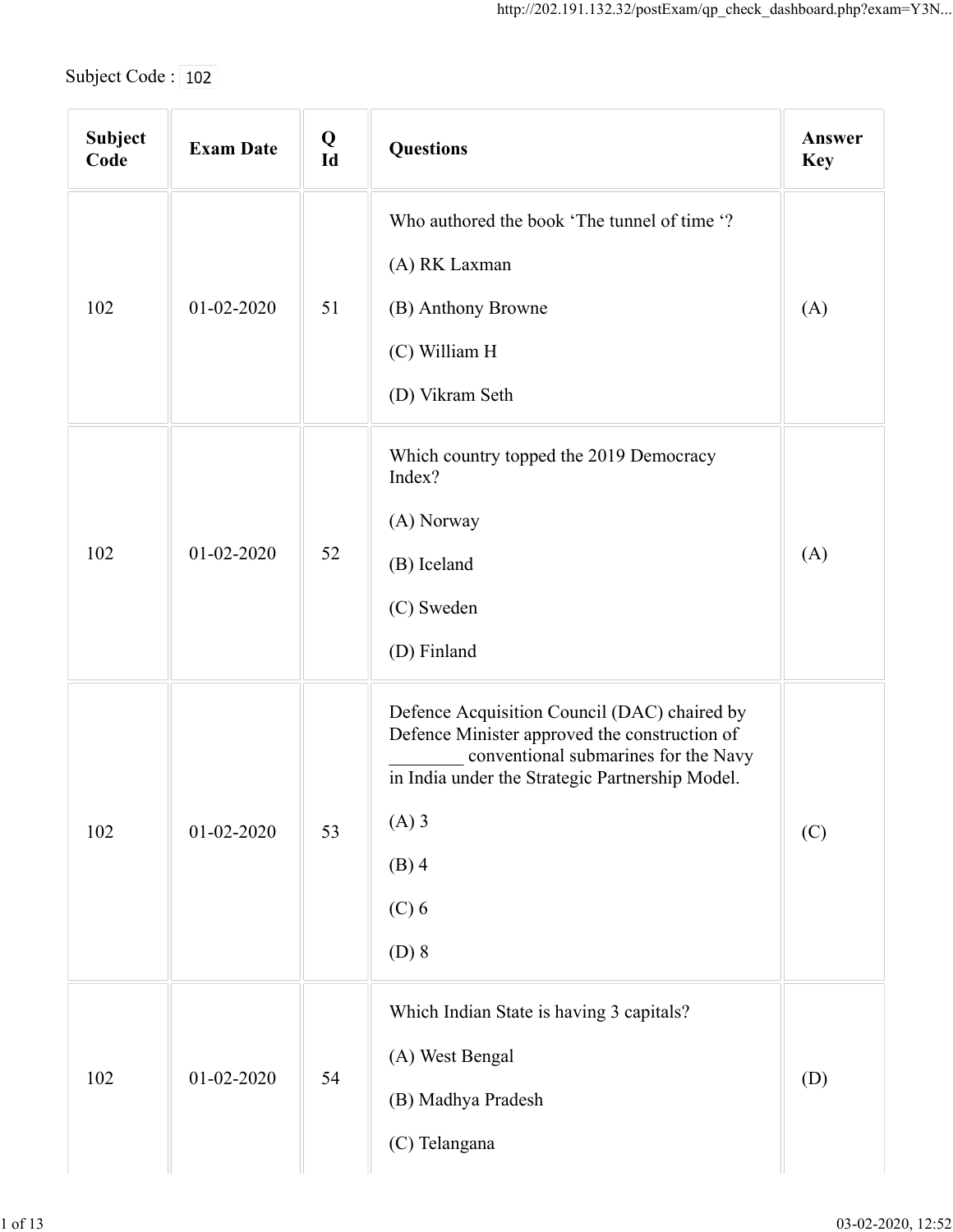|     |                  |    | http://202.191.132.32/postExam/qp_check_dashboard.php?exam=Y3N                                                                                                                |     |
|-----|------------------|----|-------------------------------------------------------------------------------------------------------------------------------------------------------------------------------|-----|
|     |                  |    | (D) Andhra Pradesh                                                                                                                                                            |     |
| 102 | $01 - 02 - 2020$ | 55 | When was the Indian National Army formed?<br>$(A)$ 1935<br>$(B)$ 1938<br>$(C)$ 1942<br>(D) $1945$                                                                             | (C) |
| 102 | 01-02-2020       | 56 | Choose the correct alternative which can be<br>substituted for:<br>The person who knows everything<br>(A) Omnipresent<br>(B) Omnipotent<br>(C) Omniscient<br>(D) Oblivious    | (C) |
| 102 | $01 - 02 - 2020$ | 57 | Choose the correct word order<br>(A) Why she did leave so early ?<br>(B) Why did she leave so early ?<br>(C) Why did so early she leave ?<br>(D) Why so early did she leave ? | (B) |
| 102 | $01 - 02 - 2020$ | 58 | Select correct word<br>(A) Separate<br>(B) Seperate<br>(C) Saparate<br>(D) Separete                                                                                           | (A) |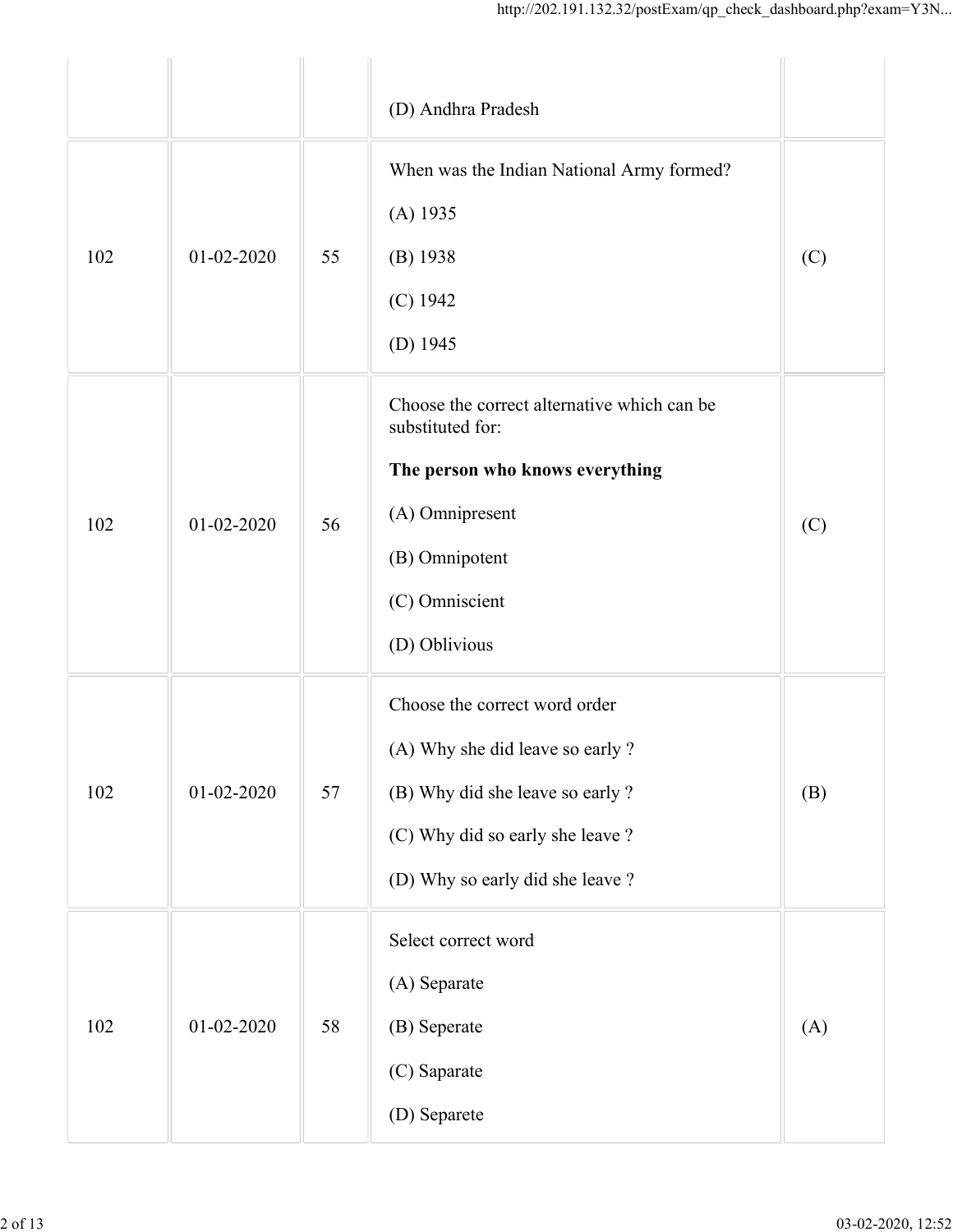|     |                  |    | http://202.191.132.32/postExam/qp_check_dashboard.php?exam=Y3N                                                                                                                                                |     |
|-----|------------------|----|---------------------------------------------------------------------------------------------------------------------------------------------------------------------------------------------------------------|-----|
| 102 | $01 - 02 - 2020$ | 59 | What is the antonym of<br>" Ally"<br>$(A)$ wane<br>(B) enemy<br>(C) bottom<br>(D) west                                                                                                                        | (B) |
| 102 | 01-02-2020       | 60 | Fill in the blanks:<br>They opposed the motion-----------was proposed<br>by the rival group.<br>(A) Who<br>(B) Which<br>(C) Where<br>(D) When                                                                 | (B) |
| 102 | 01-02-2020       | 61 | If blue means green, green means black, black<br>means white, white means pink, pink means red<br>and red means orange, then what is the colour of<br>blood?<br>(A) Red<br>(B) Black<br>(C) White<br>(D) Pink | (D) |
| 102 | $01 - 02 - 2020$ | 62 | Clock: Time:: Thermometer: ?<br>(A) Heat<br>(B) Radiation<br>(C) Energy<br>(D) Temperature                                                                                                                    | (D) |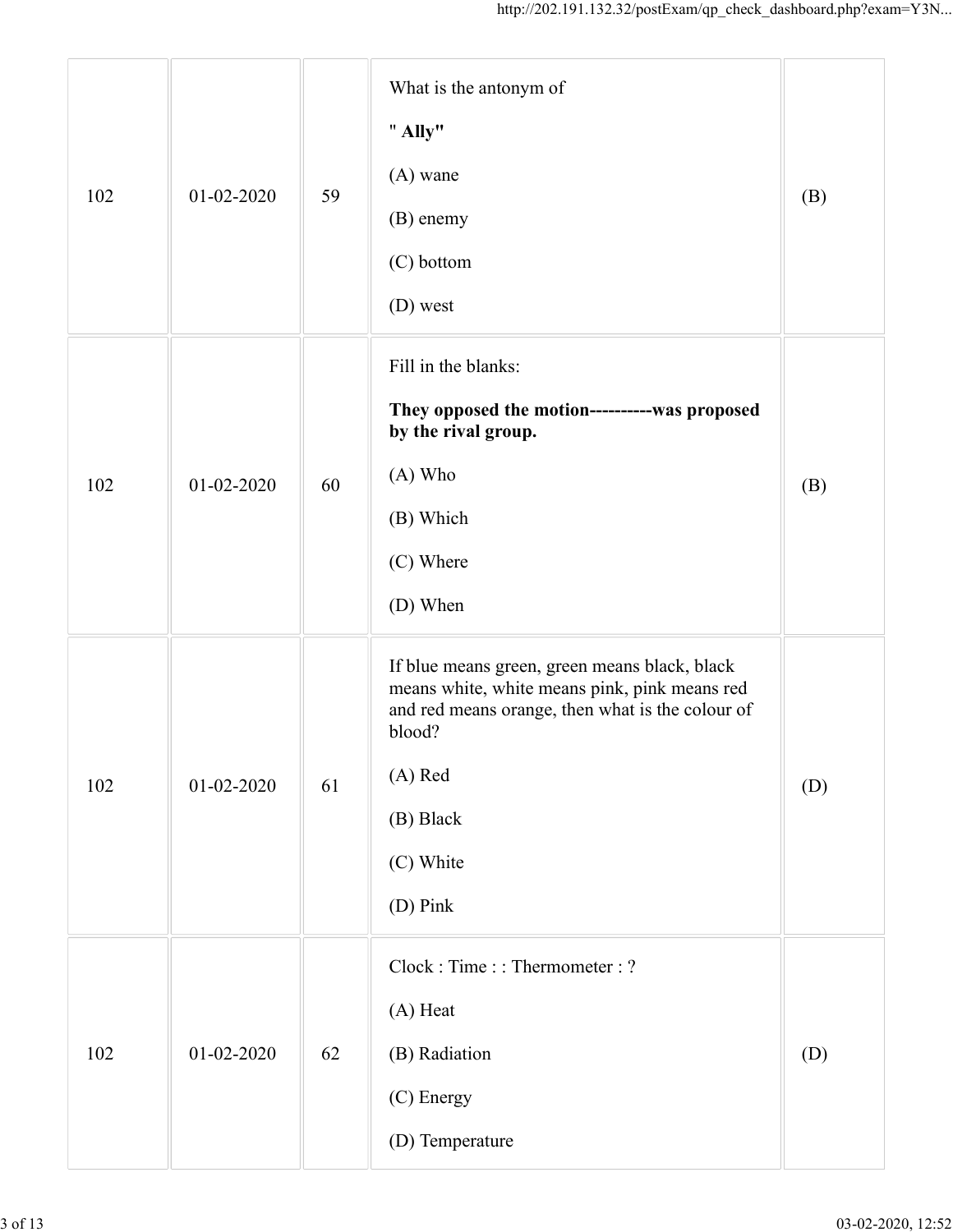|     |                  |    | http://202.191.132.32/postExam/qp_check_dashboard.php?exam=Y3N                                                                                                                                                                                                                                                                                                                                                                                                                                       |     |
|-----|------------------|----|------------------------------------------------------------------------------------------------------------------------------------------------------------------------------------------------------------------------------------------------------------------------------------------------------------------------------------------------------------------------------------------------------------------------------------------------------------------------------------------------------|-----|
| 102 | 01-02-2020       | 63 | In a row of boys, If A who is 10th from the left<br>and B who is 9th from the right interchange their<br>positions, A becomes 15th from the left. How<br>many boys are there in the row?<br>(A) 23<br>$(B)$ 31<br>$(C)$ 27<br>$(D)$ 28                                                                                                                                                                                                                                                               | (A) |
| 102 | 01-02-2020       | 64 | Find the missing number in the series?<br>4, 18, ?, 100, 180, 294, 448<br>$(A)$ 48<br>$(B)$ 50<br>$(C)$ 58<br>$(D)$ 60                                                                                                                                                                                                                                                                                                                                                                               | (A) |
| 102 | $01 - 02 - 2020$ | 65 | On an election day Santhosh walked from a<br>place, 10 km towards South to reach the polling<br>station, then turned left upto 2 km, then took a<br>right turn, and took another 4 kms walk. Again he<br>turned right and walked for 12 kms and took a 14<br>km walk by turning to North, and there he could<br>see the polling station at a 12 km distance after<br>taking a right turn. In which direction is the<br>polling station situated?<br>(A) North<br>$(B)$ East<br>(C) South<br>(D) West | (B) |
| 102 | 01-02-2020       | 66 | Tanya's grandfather was 8 times older to her 16<br>years ago. He would be 3 times her age 8 years<br>from now. Eight years ago, what was the ratio of<br>Tanya's age to that of her grandfather?                                                                                                                                                                                                                                                                                                     | (D) |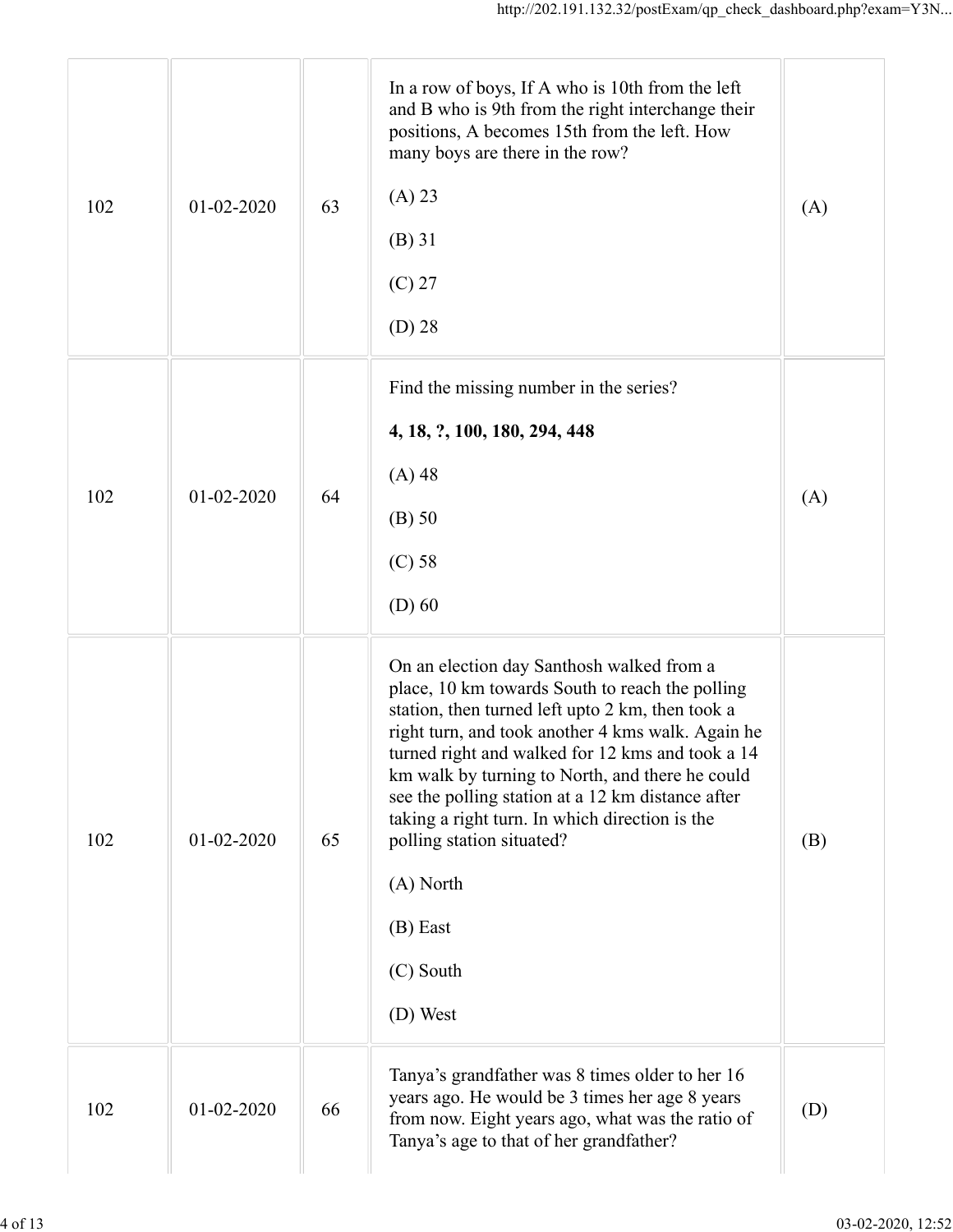| (A) 1:2<br>(B) 1: 5<br>$(C)$ 3: 8<br>(D) None of the options<br>A train, 130 metres long travels at a speed of 45<br>km/hr crosses a bridge in 30 seconds. The length<br>of the bridge is<br>$(A)$ 235 metres<br>102<br>$01 - 02 - 2020$<br>67<br>(B)<br>$(B)$ 245 metres<br>$(C)$ 270 metres<br>$(D)$ 220 metres<br>A and B together can do a piece of work in 8<br>days. If A alone can do the same work in 12 days,<br>then B alone can do the same work in?<br>$(A)$ 20 days<br>102<br>$01 - 02 - 2020$<br>68<br>(C)<br>$(B)$ 16 days<br>$(C)$ 24 days<br>$(D)$ 28 days<br>The cost price of 20 articles is the same as the<br>selling price of $x$ articles. If the profit is 25%,<br>then the value of $x$ is<br>$(A)$ 15<br>102<br>01-02-2020<br>69<br>(B)<br>$(B)$ 16<br>$(C)$ 18<br>$(D)$ 25 |  | http://202.191.132.32/postExam/qp check dashboard.php?exam= $Y3N$ |  |
|-------------------------------------------------------------------------------------------------------------------------------------------------------------------------------------------------------------------------------------------------------------------------------------------------------------------------------------------------------------------------------------------------------------------------------------------------------------------------------------------------------------------------------------------------------------------------------------------------------------------------------------------------------------------------------------------------------------------------------------------------------------------------------------------------------|--|-------------------------------------------------------------------|--|
|                                                                                                                                                                                                                                                                                                                                                                                                                                                                                                                                                                                                                                                                                                                                                                                                       |  |                                                                   |  |
|                                                                                                                                                                                                                                                                                                                                                                                                                                                                                                                                                                                                                                                                                                                                                                                                       |  |                                                                   |  |
|                                                                                                                                                                                                                                                                                                                                                                                                                                                                                                                                                                                                                                                                                                                                                                                                       |  |                                                                   |  |
|                                                                                                                                                                                                                                                                                                                                                                                                                                                                                                                                                                                                                                                                                                                                                                                                       |  |                                                                   |  |
| 01-02-2020<br>(D)<br>102<br>70                                                                                                                                                                                                                                                                                                                                                                                                                                                                                                                                                                                                                                                                                                                                                                        |  | The volume of a sphere is $4851 \text{ cm}^3$ . Its diameter      |  |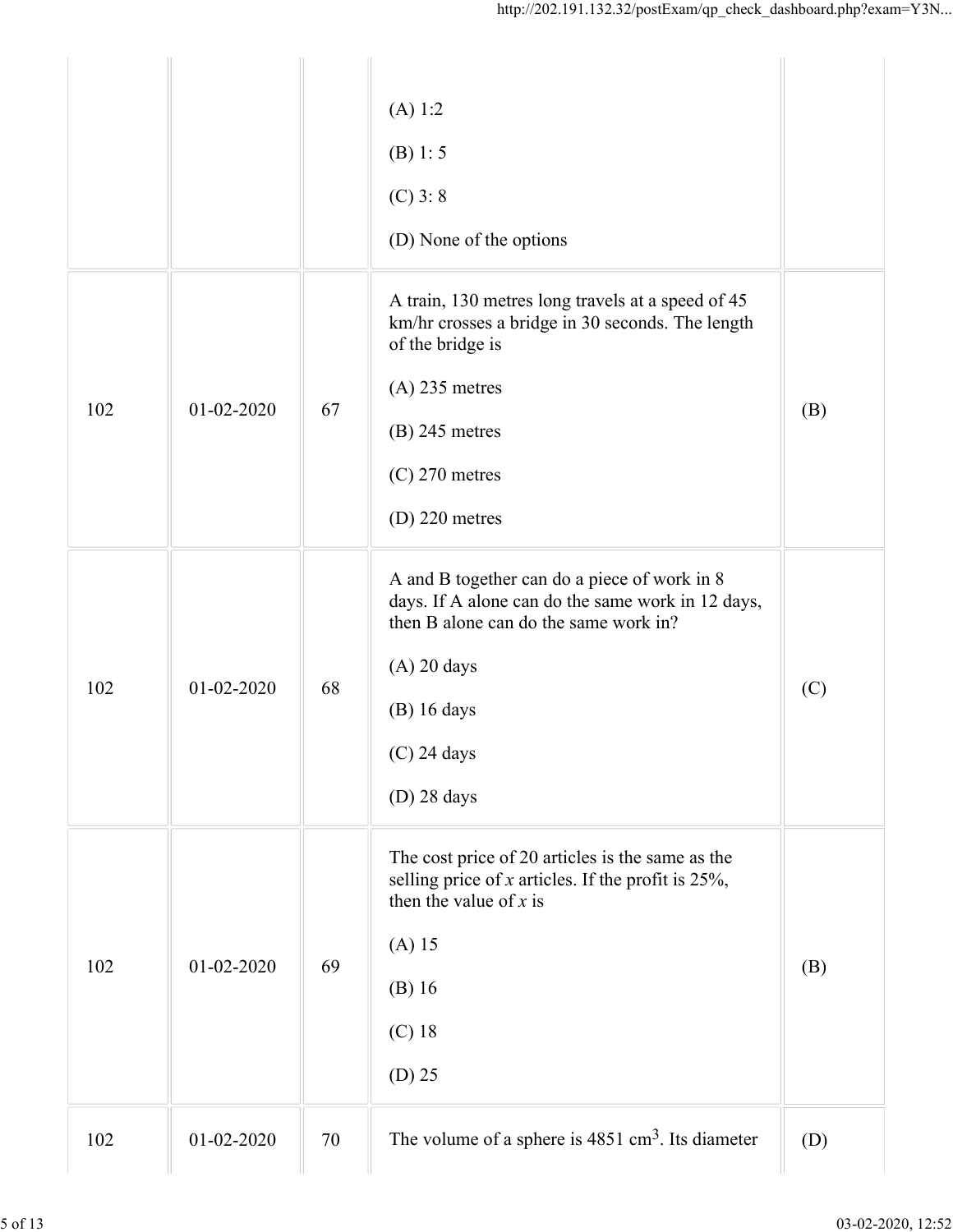|     |                  |    | http://202.191.132.32/postExam/qp_check_dashboard.php?exam= $Y3N$                                                                                               |     |
|-----|------------------|----|-----------------------------------------------------------------------------------------------------------------------------------------------------------------|-----|
|     |                  |    | is<br>$(A)$ 3.5 cm<br>$(B)$ 7 cm<br>$(C)$ 14cm<br>$(D)$ 21cm                                                                                                    |     |
| 102 | 01-02-2020       | 71 | The colour of moist silica gel is<br>(A) Pale yellow<br>(B) pale pink<br>(C) Blue<br>(D) Green                                                                  | (C) |
| 102 | 01-02-2020       | 72 | The core losses in a D.C machine occurs due to<br>(A) Hysteresis only<br>(B) eddy current only<br>(C) armature current<br>(D) both hysteresis and eddy currents | (D) |
| 102 | $01 - 02 - 2020$ | 73 | The frequency of a 4 pole alternator running at<br>1500rpm will be<br>$(A)$ 150 Hz<br>(B) 100 Hz<br>$(C)$ 50 Hz<br>$(D)$ 25 Hz                                  | (C) |
| 102 | 01-02-2020       | 74 | The most common type of three phase in<br>unsymmetrical fault is<br>(A) Single line to ground                                                                   | (A) |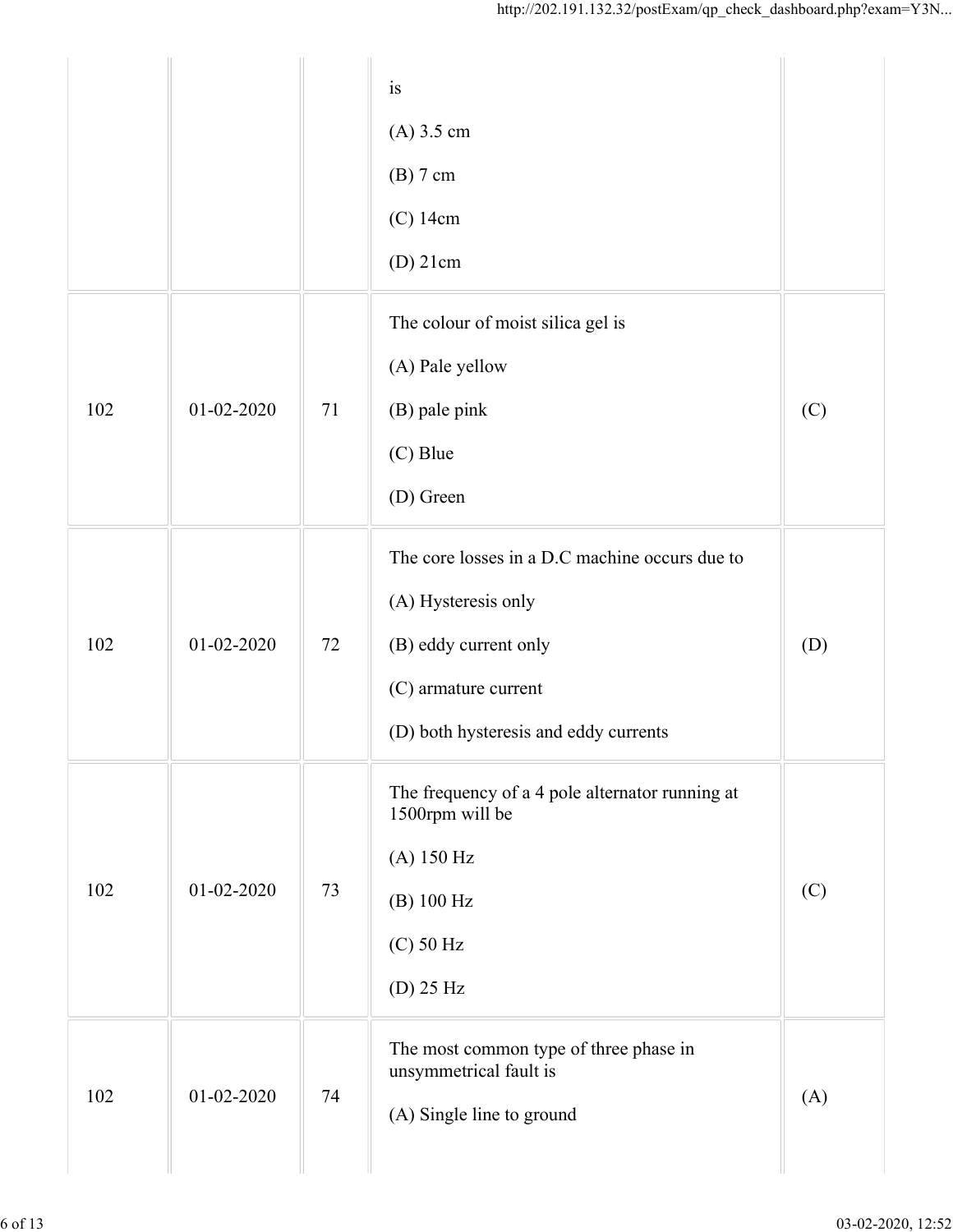|     |                  |        | http://202.191.132.32/postExam/qp_check_dashboard.php?exam=Y3N                                                                                                            |     |
|-----|------------------|--------|---------------------------------------------------------------------------------------------------------------------------------------------------------------------------|-----|
|     |                  |        | (B) line to line<br>(C) Double line to ground<br>(D) three phase                                                                                                          |     |
| 102 | $01 - 02 - 2020$ | 75     | The standard full load power factor of a<br>synchronous motor is<br>(A) unity<br>(B) unity or 0.8 leading<br>(C) unity or 0.8 lagging<br>(D) Zero or 0.8 leading          | (B) |
| 102 | 01-02-2020       | 76     | Series capacitor are used for improving line<br>(A) capacitive reactance<br>(B) inductive reactance effect<br>(C) voltage<br>(D) regulation                               | (B) |
| 102 | $01 - 02 - 2020$ | $77\,$ | Guarding transmission line<br>(A) improves power factor<br>(B) reduces earth capacitance of the lowest unit<br>(C) reduces transmission losses<br>(D) Improves regulation | (B) |
| 102 | $01 - 02 - 2020$ | $78\,$ | The grounding is generally done at the<br>(A) Receiving end<br>(B) Supply end<br>(C) The middle of receiving and supply end<br>(D) None of the options                    | (B) |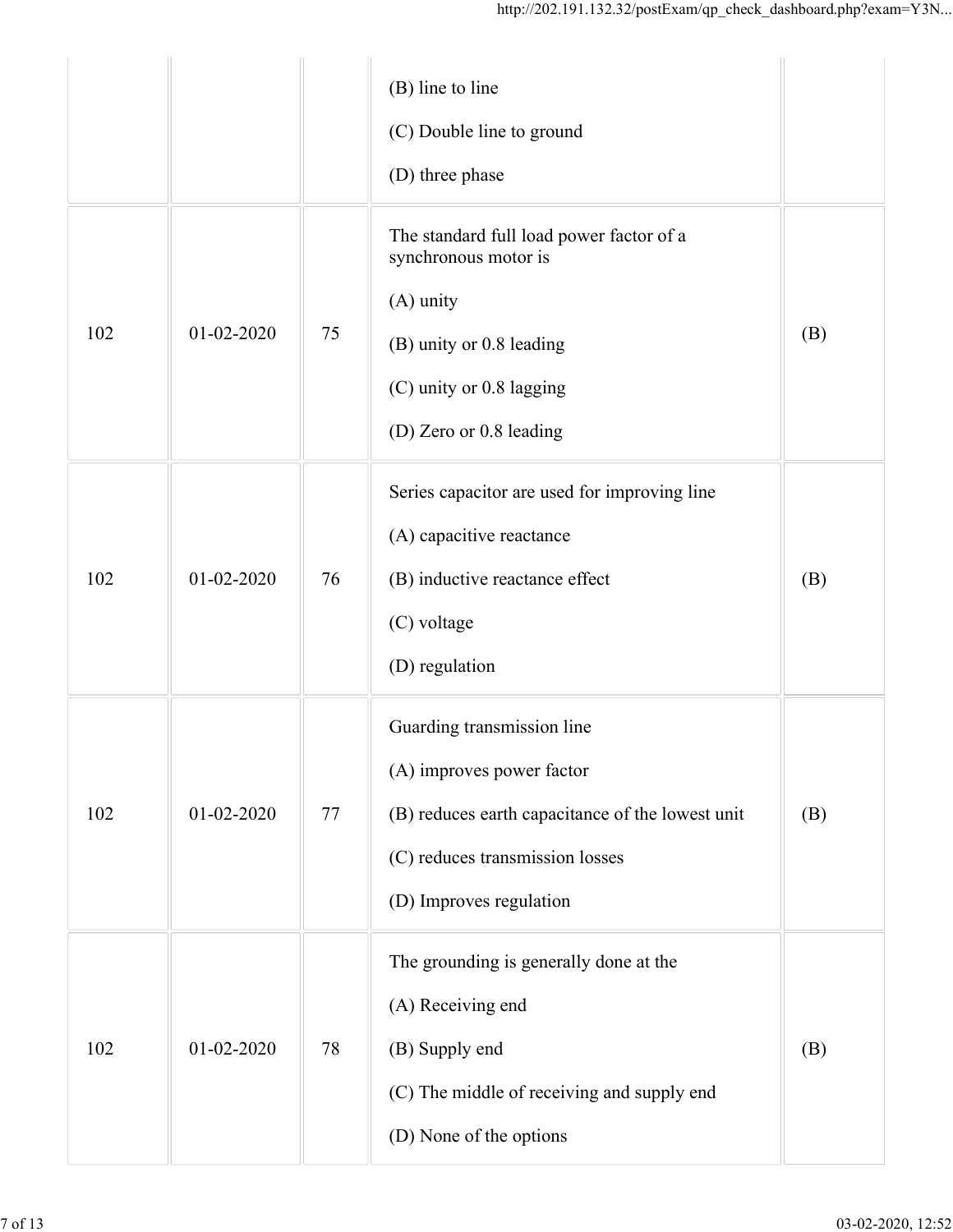|     |                  |    | http://202.191.132.32/postExam/qp_check_dashboard.php?exam=Y3N                                                                                                                                                                                                                                        |     |
|-----|------------------|----|-------------------------------------------------------------------------------------------------------------------------------------------------------------------------------------------------------------------------------------------------------------------------------------------------------|-----|
| 102 | 01-02-2020       | 79 | The creeping error in single phase energy meter<br>can be minimised by<br>(A) adjusting breaking magnet<br>(B) Use of short circuited loops on the outer<br>limps of the shunt magnet<br>(C) Drilling two holes in the disc, on the opposite<br>sides of the spindle<br>(D) Adjusting the shaded band | (C) |
| 102 | $01 - 02 - 2020$ | 80 | It is always economical to improve the p.f. of the<br>installation to<br>$(A)$ zero<br>(B) unity<br>(C) a little less than unity<br>(D) a little more than unity                                                                                                                                      | (C) |
| 102 | 01-02-2020       | 81 | Which of the following is/are universal gate $(s)$ ?<br>$(A)$ AND<br>(B) OR<br>(C) NAND<br>(D) All of the options                                                                                                                                                                                     | (C) |
| 102 | 01-02-2020       | 82 | A galvanometer in series with high resistance is<br>called<br>(A) Ammeter<br>(B) Voltmeter<br>(C) Wattmeter<br>(D) None of the options                                                                                                                                                                | (B) |
| 102 | $01 - 02 - 2020$ | 83 | The filament of an electric bulb is made of ---                                                                                                                                                                                                                                                       | (D) |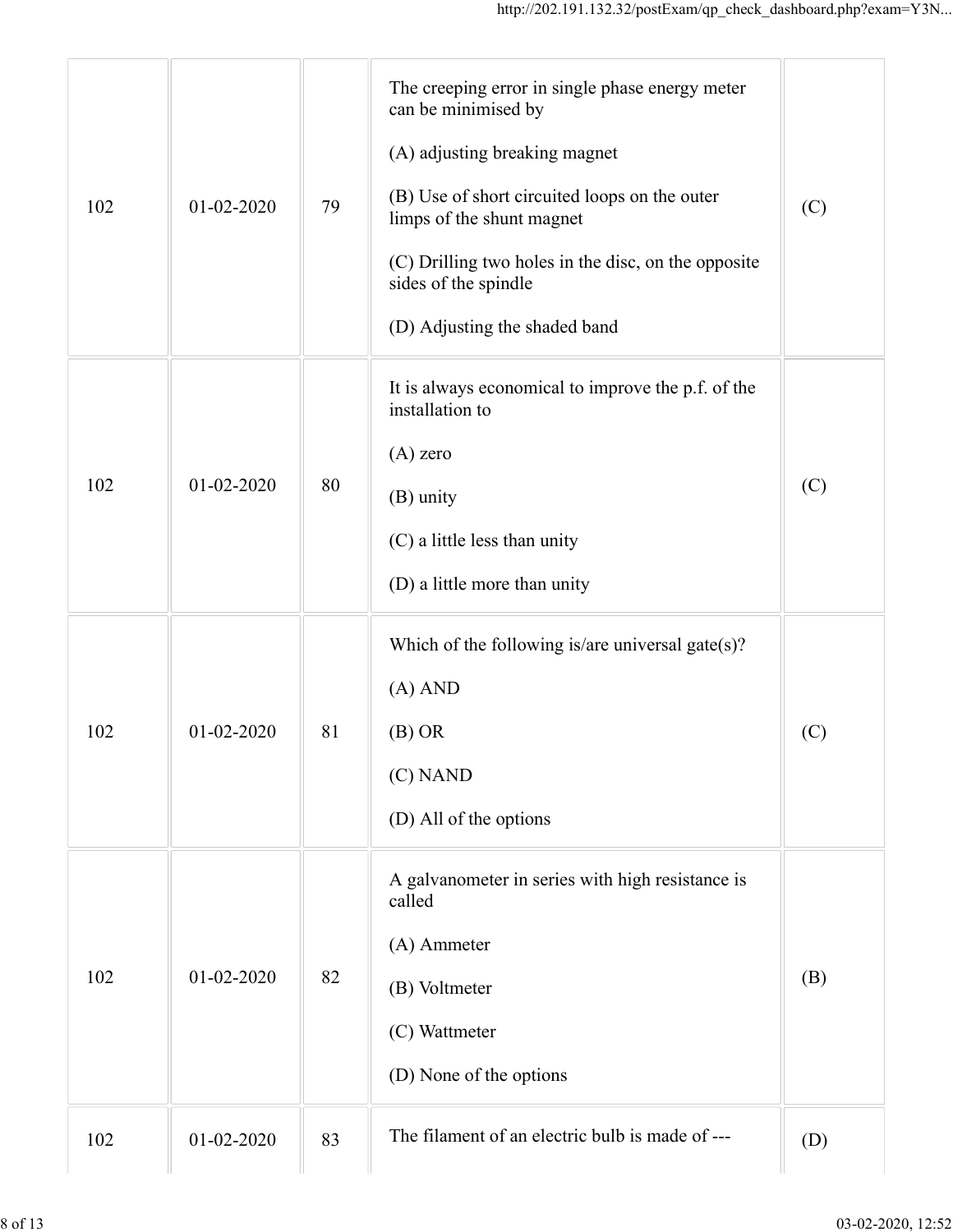|     |                  |    | http://202.191.132.32/postExam/qp_check_dashboard.php?exam=Y3N                                                                                             |     |
|-----|------------------|----|------------------------------------------------------------------------------------------------------------------------------------------------------------|-----|
|     |                  |    | (A) Carbon<br>(B) Aluminium<br>(C) Nickel<br>(D) Tungsten                                                                                                  |     |
| 102 | $01 - 02 - 2020$ | 84 | For a signal with frequency of 200 Hz, the time<br>period will be ---<br>$(A)$ 0.5<br>$(B)$ 0.05<br>$(C)$ 0.005<br>$(D)$ 0.0005                            | (C) |
| 102 | 01-02-2020       | 85 | Power factor of the following circuit will be zero<br>(A) Resistance only<br>(B) Inductance Only<br>(C) Capacitance Only<br>(D) Inductance and Capacitance | (D) |
| 102 | $01 - 02 - 2020$ | 86 | Dummy coils are used for<br>(A) increasing efficiency<br>(B) reducing armature reaction<br>(C) mechanical balancing<br>(D) All of the options              | (C) |
| 102 | $01 - 02 - 2020$ | 87 | An over excited synchronous motor is used for ---<br>(A) power factor corrections<br>(B) fluctuating loads                                                 | (A) |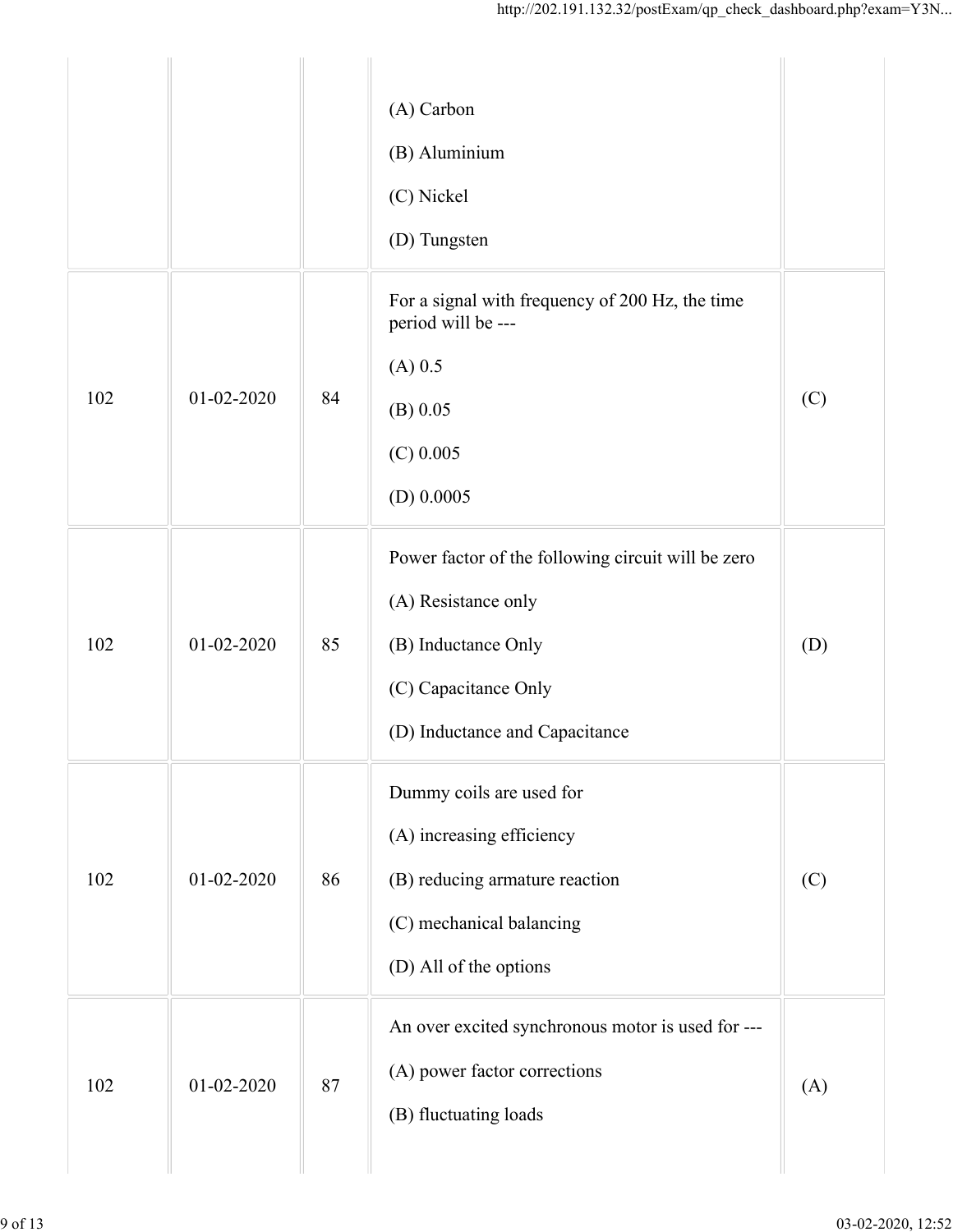|     |            |    | http://202.191.132.32/postExam/qp_check_dashboard.php?exam=Y3N                                                                                                                                                                                                                                                                            |     |
|-----|------------|----|-------------------------------------------------------------------------------------------------------------------------------------------------------------------------------------------------------------------------------------------------------------------------------------------------------------------------------------------|-----|
|     |            |    | (C) variable speed loads<br>(D) low torque loads                                                                                                                                                                                                                                                                                          |     |
| 102 | 01-02-2020 | 88 | A CT is used for measuring<br>(A) Voltage<br>(B) Frequency<br>(C) Power factor<br>(D) Alternating current                                                                                                                                                                                                                                 | (D) |
| 102 | 01-02-2020 | 89 | A certain appliance uses 350 W. If it is allowed to<br>run continuously for 24 days, how many<br>kilowatt-hours of energy does it consume?<br>(A) 20.16 kWh<br>(B) 201.6 kWh<br>$(C)$ 2.01 kWh<br>$(D)$ 8.4 kWh                                                                                                                           | (B) |
| 102 | 01-02-2020 | 90 | In an induction motor, rotor slots are usually not<br>quite parallel to the shaft but are given a slight<br>skew<br>(A) To reduce the magnetic hum<br>(B) To reduce the locking tendency of the rotor<br>(C) Both to reduce the magnetic hum and to<br>reduce the locking tendency of the rotor<br>(D) To increase the speed of the motor | (C) |
| 102 | 01-02-2020 | 91 | In a series circuit, which of the parameters remain<br>constant across all circuit elements such as<br>resistor, capacitor and inductor etc.<br>(A) Current<br>(B) Voltage                                                                                                                                                                | (A) |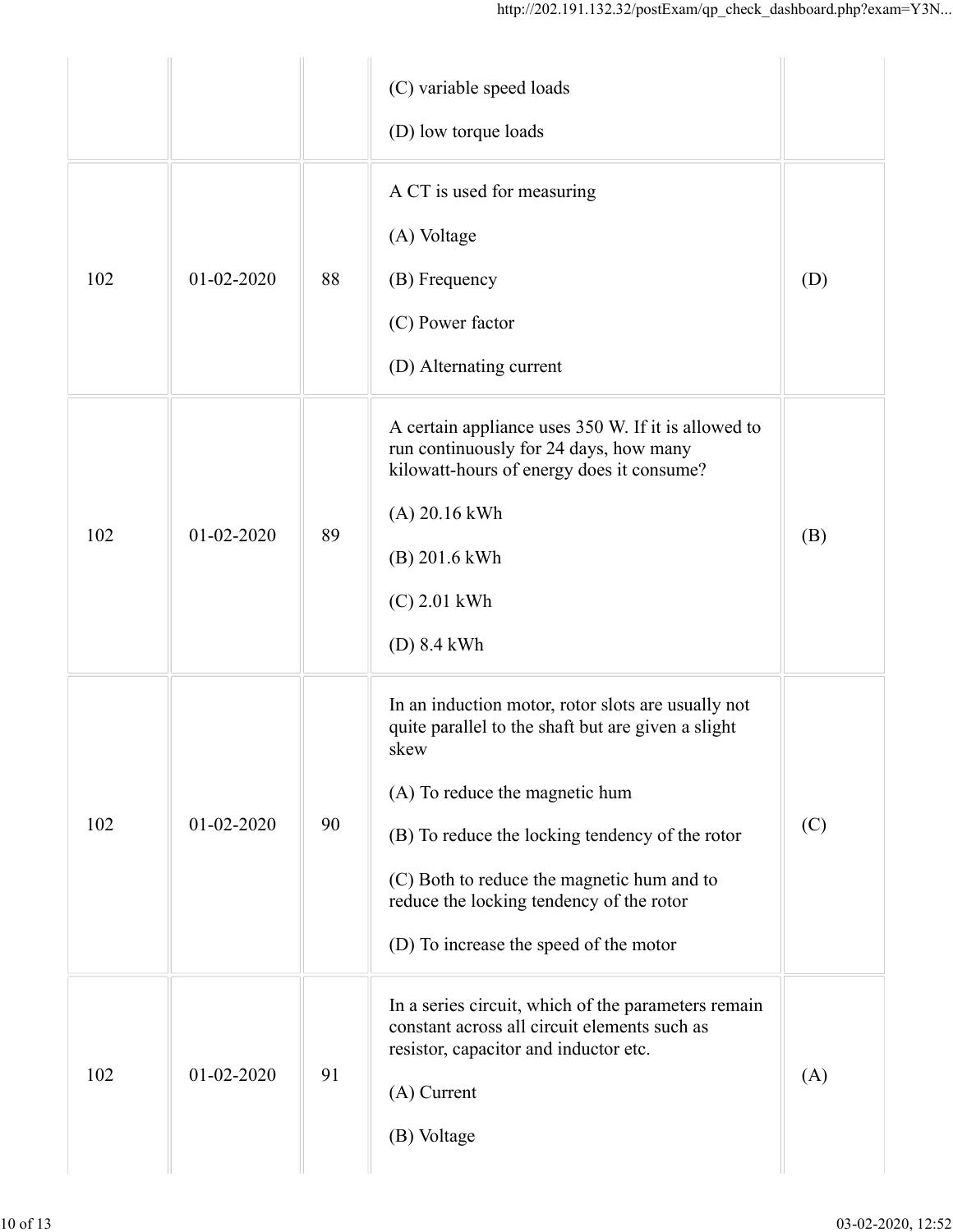|     |            |    | http://202.191.132.32/postExam/qp_check_dashboard.php?exam=Y3N                                                                                                                                                                                |     |  |
|-----|------------|----|-----------------------------------------------------------------------------------------------------------------------------------------------------------------------------------------------------------------------------------------------|-----|--|
|     |            |    | (C) Both voltage and current<br>(D) Neither voltage nor current                                                                                                                                                                               |     |  |
| 102 | 01-02-2020 | 92 | (A) Node<br>(B) Loop<br>(C) Both loop and node<br>(D) Neither loop nor node                                                                                                                                                                   | (A) |  |
| 102 | 01-02-2020 | 93 | Star connection is also known as<br>(A) Mesh connection<br>(B) Either Y-connection or mesh connection<br>(C) Y-connection<br>(D) Neither Y-connection nor mesh connection                                                                     | (C) |  |
| 102 | 01-02-2020 | 94 | Starters are used in induction motor because<br>(A) It is to run against heavy load<br>(B) Its starting torque is high<br>(C) Its starting current is five times or more than<br>its rated current<br>(D) It can not run in reverse direction | (C) |  |
| 102 | 01-02-2020 | 95 | Which of the following is not an expression of<br>power?<br>$(A)$ P=VI<br>(B) $P = V^2/R$<br>(C) $P=I^2R$<br>(D) $P=I/R$                                                                                                                      | (D) |  |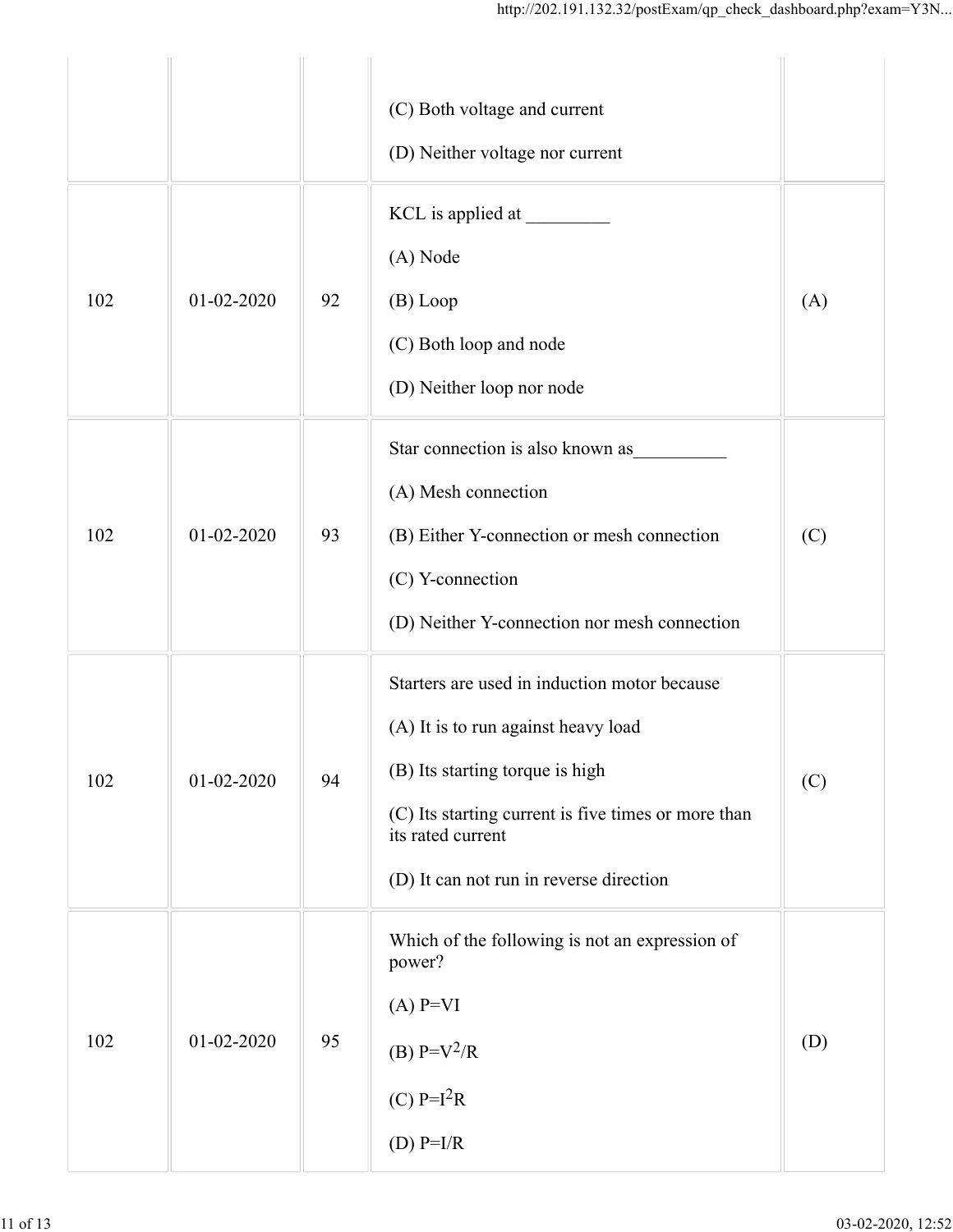|     |                  |     | http://202.191.132.32/postExam/qp_check_dashboard.php?exam=Y3N                                                                                                                                                            |     |
|-----|------------------|-----|---------------------------------------------------------------------------------------------------------------------------------------------------------------------------------------------------------------------------|-----|
| 102 | $01 - 02 - 2020$ | 96  | The Thevenin voltage is the<br>(A) Short circuit voltage<br>(B) Open circuit voltage<br>(C) Open circuit and short circuit voltage<br>(D) Neither open circuit nor short circuit voltage                                  | (B) |
| 102 | 01-02-2020       | 97  | Differentially compound D.C. motors can find<br>applications requiring<br>(A) High starting torque<br>(B) Variable speed<br>(C) Frequent on-off cycles<br>(D) Low starting torque                                         | (D) |
| 102 | 01-02-2020       | 98  | What happens to the current in the series circuit if<br>the resistance is doubled<br>(A) It becomes double its original value<br>(B) It becomes zero<br>(C) It becomes half its original value<br>(D) It becomes infinity | (C) |
| 102 | 01-02-2020       | 99  | The command used in Auto CAD to equally<br>arrange objects in a outer periphery of a circle is<br>(A) Copy<br>(B) Move<br>(C) Array<br>(D) Mirror                                                                         | (C) |
| 102 | 01-02-2020       | 100 | Size of A3 Paper is<br>(A) 297x210                                                                                                                                                                                        | (C) |